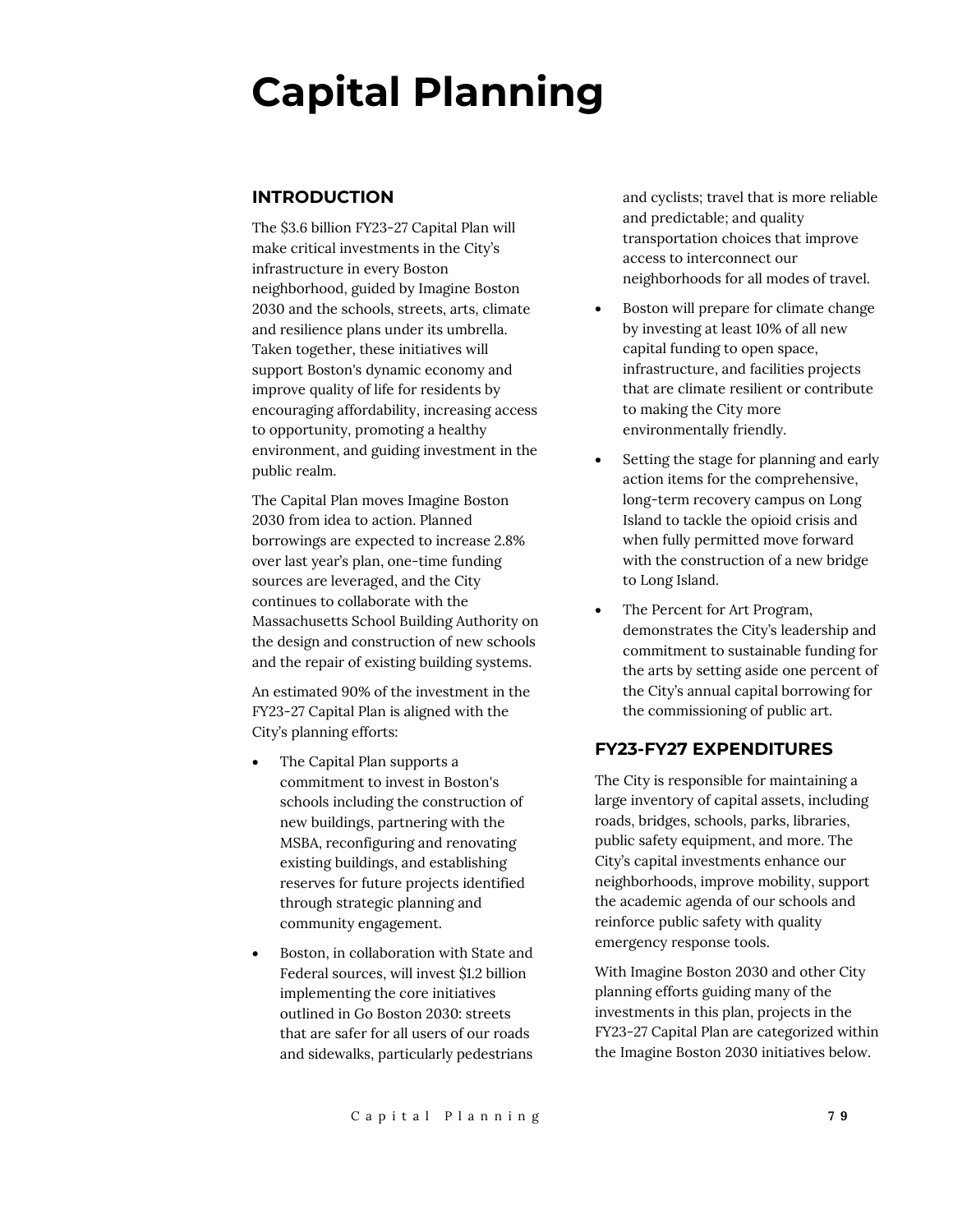## **Education**

The City is committed to investing \$1 billion to modernize Boston's public school infrastructure. Through a dedication of City capital funds and a strong working relationship with the Massachusetts School Building Authority (MSBA), the plan will more than double the City's capital spending on BPS facilities from FY18 to FY27. The FY23-27 capital plan continues that investment in BPS projects.

This Capital Plan enables the City to invest in BPS projects already in the pipeline:

- Construction will be completed for the new \$137.4 million Boston Arts Academy in Fenway. The MSBA has committed a maximum project grant totaling \$48.9 million.
- Construction will continue for the new \$193.6 million Josiah Quincy Upper School (JQUS) in Chinatown. The MSBA has committed a maximum project grant totaling \$54 million.
- Design is underway for the new \$92 million Carter School building and outdoor learning spaces in the South End. The MSBA has committed a maximum project grant totaling \$26.2 million.
- The City will continue the fourth phase of a multi-year kitchen renovation program and will enhance the district's remaining schools this summer with kitchen renovations that support the delivery of fresh, nutritious food. The investment will close food security gaps that prevent many children from learning to their full potential.
- To facilitate grade reconfigurations that minimize school transitions for students, BPS will pursue building improvements at various schools, including the Irving School in Roslindale and the Timilty School in Roxbury. The City will also begin studies for rebuilds and

reconfigurations at the West Roxbury Education Complex in West Roxbury, McKinley School in the South End, and for new elementary schools in Dorchester and Roxbury.

- New school maintenance initiatives will launch in FY23, including upgrades to libraries, science rooms, and art rooms across schools, as well as increased budgets for auditorium improvements.
- The City will begin lighting upgrades at Condon Elementary in South Boston and Warren-Prescott Elementary in Charlestown, as well as roof maintenance and replacement at the Community Academy of Science and Health and Winthrop Elementary School in Dorchester and the Mendell Elementary School in Roxbury.

## **Transportation**

Drawing on City, State and Federal sources, the Capital Plan invests \$1.2 billion implementing the core initiatives outlined in Go Boston 2030. Boston strives for streets that are safe for all users of our roads, bridges, and sidewalks, particularly pedestrians and cyclists; travel that is more reliable and predictable; expanded quality transportation choices that improve access by interconnecting our neighborhoods for all modes of travel; and upgraded capital assets that make travel more reliable and predictable. Driven by these core goals of safety, access, and reliability, the Capital Plan focuses on several key investments.

The Capital Plan makes critical investments to improve safety and accessibility for Boston's most vulnerable street users with a focus on pedestrian ramps and safety interventions on residential streets and in small business districts. In FY23, the City has budgeted \$18.5 million as part of a commitment to make all pedestrian ramps ADA-compliant by 2030. The city's ADA pedestrian ramps and walkable streets projects will work in tandem to create a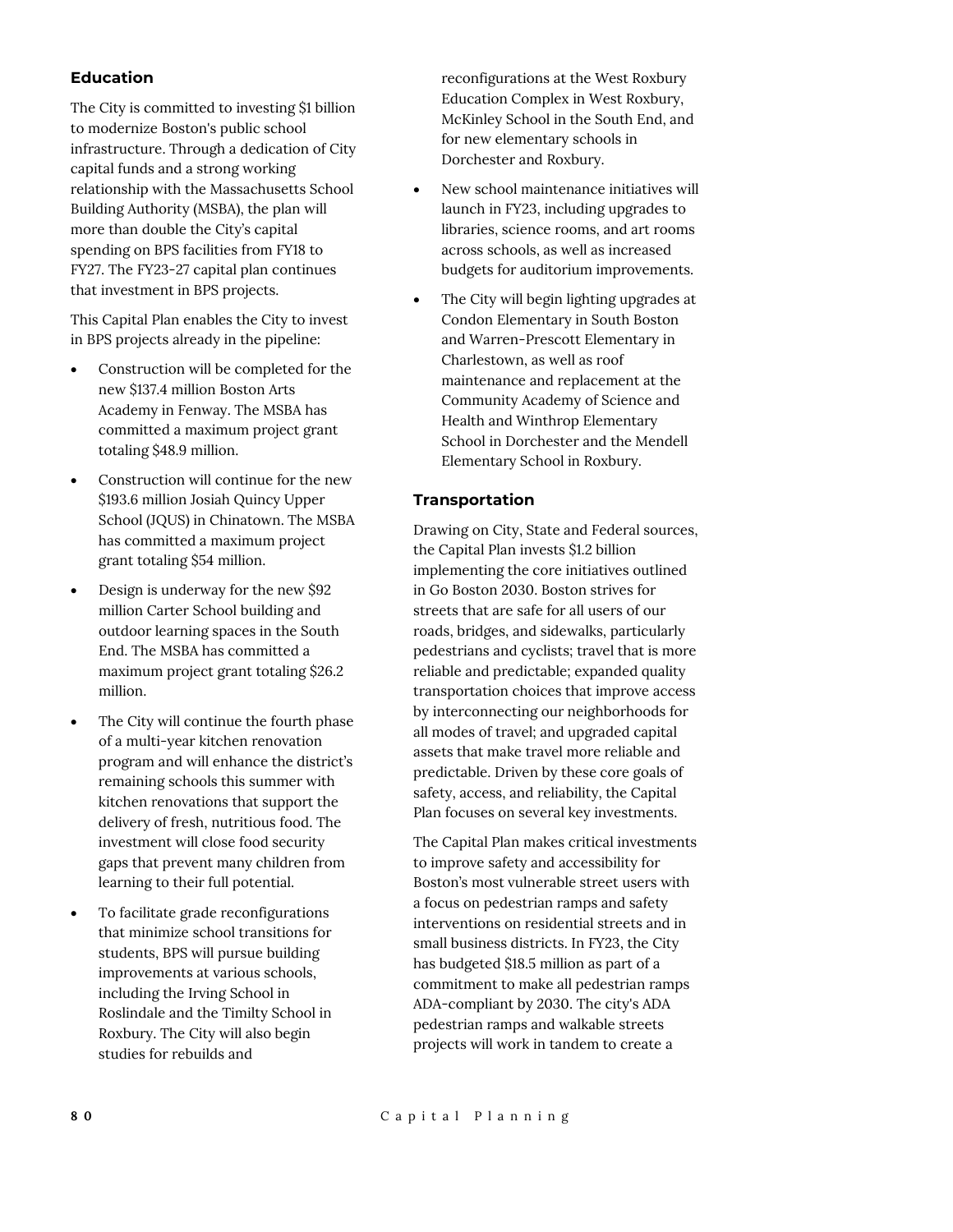more accessible Boston. The capital plan also continues the Safety Intervention Program for Neighborhood Streets from last year's budget. The City will maintain a \$2.5 million contract to evaluate and quickly respond to all resident 311 safety requests.

These updates complement the investments in the City's intersection and neighborhood safety programs, including Vision Zero, Neighborhood Slow Streets, and Safe and Reliable Streets. Altogether, investments totaling over \$45 million are targeted for safety improvements at specific intersections and neighborhoods. These improvements will rebuild intersections to prioritize pedestrian safety; implement traffic calming measures on residential streets; and help create corridors that share prioritization among different modes of travel.

As Boston works to expand access and make neighborhoods interconnected for all modes of travel, this Capital Plan invests in the reconstruction of Ruggles Street, Nubian Square, Cummins Highway, and Boylston Street. All of these streets will be designed and reconstructed with the Complete Streets approach to include new sidewalks, lighting, storm water infrastructure, and upgraded facilities for pedestrians and cyclists.

In FY23, the Capital Plan is investing significantly in the expansion of bicycle infrastructure and the bikeshare network. \$18.6 million is being allocated towards the Strategic Bike Network, including specific projects on Cambridge Street and on Mass Ave. south of Melnea Cass Boulevard, which complements the \$7.25 million being invested towards expanding the Bike Share Network and replacing existing Bikeshare docks based on age and condition.

This Capital Plan also takes the lead on prioritizing reliable bus transit for all commuters. Encouraged by the success of the Columbus Ave Phase I dedicated bus

lane, the Plan is committing to transforming several corridors Citywide to facilitate rapid bus transit. This includes continuing the Columbus Ave. lane from Jackson Square to Ruggles Street, and new lanes along Warren Street and Malcolm X Blvd. In addition, with support from the federal government and in coordination with the state, the City is investing almost \$40 million in the redesign of Blue Hill Avenue, beginning with the Blue Hill Avenue Action Plan and culminating with a new, multimodal and complete street view for one of Boston's busiest corridors.

The City is finalizing plans and designs to widen sidewalks, realign the median, install new crosswalks, and make traffic signal improvements in Egleston Square and redesign Mattapan Square to enable pedestrians to cross Blue Hill Avenue directly from the Mattapan MBTA station and River Street/Cummins Highway. We expect construction to begin later this year.

The Capital Plan invests in design and provides matching funds to unlock federal and state investment to transform key corridors in the City. The designs focus primarily on stress-free walking, protected bicycling, and public transportation. It also puts an additional emphasis on improving the street infrastructure in parallel with new housing investment in some of our neighborhoods. Key corridors include Melnea Cass Boulevard, Commonwealth Avenue, Boylston Street, Columbia Road, the Sullivan Square / Rutherford Avenue / North Washington Street corridor, and street designs for the Boston Planning and Development Agency's PLAN initiatives in Jamaica Plain/Roxbury and on Dorchester Avenue. The Capital Plan focuses on adding protected bicycle lanes on every "Great Streets" project, and on off-street Green Links pathways such as the Fenway-Roxbury Connector and the planned new gateway at Arboretum Road, that will create new entrances to the Arnold Arboretum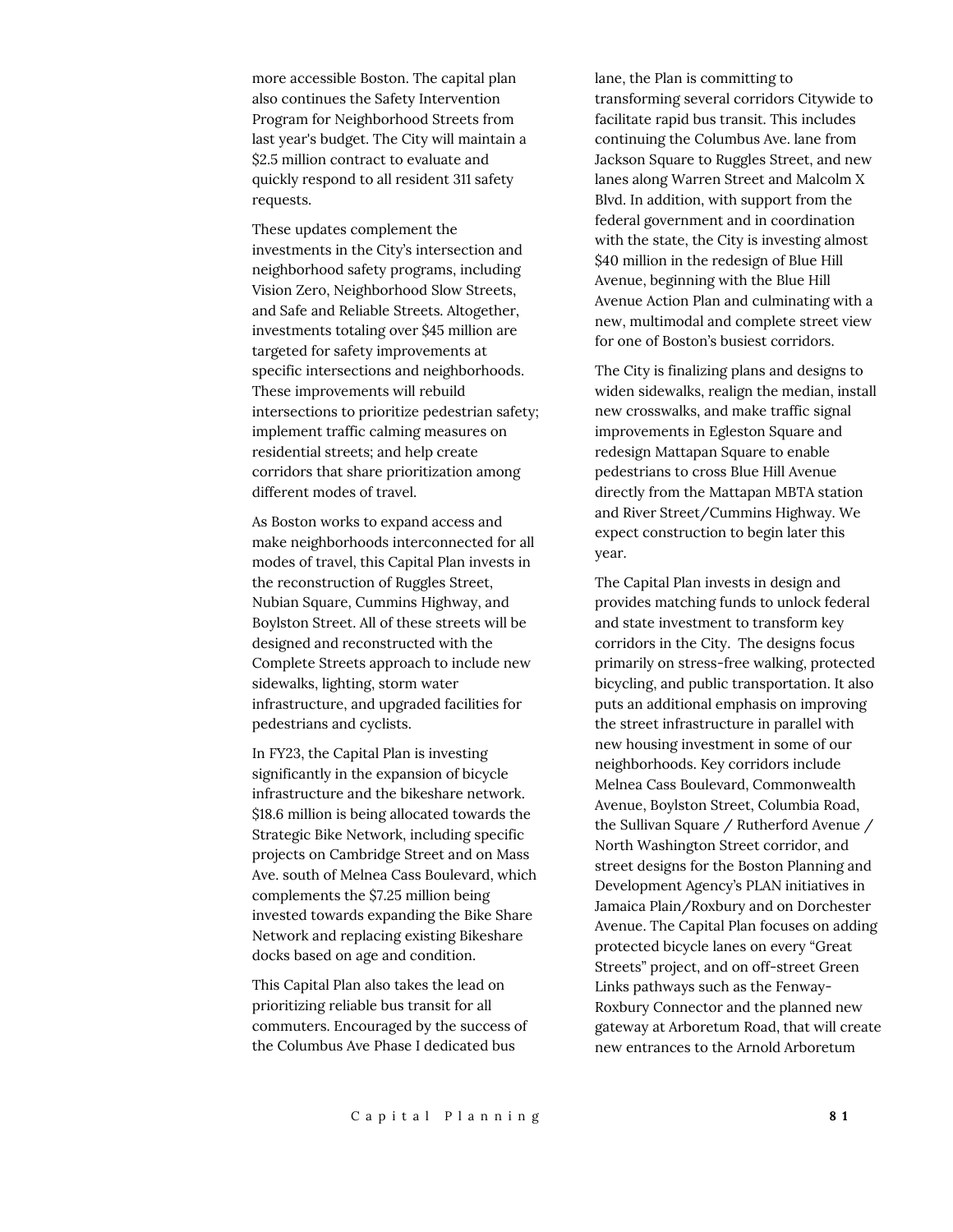and extend the Blackwell Path south to Roslindale Square.

Through the FY23-27 Capital Plan, the City will also increase asset reliability through investments in bridges, roads, sidewalks, off-street paths, street lighting, traffic signals and building facilities that are essential to the high-quality delivery of services. In FY23, the City plans to invest \$39 million in its annual road resurfacing, reconstruction, and sidewalk ramp programs. There is also a new \$6 million allocation for stairways and footpaths to redesign and rebuild the Wellington Hill Stairs in Mattapan and Nottingham Path Stairways in Allston/Brighton. This Capital Plan continues to invest in upgrades to the North Washington Street Bridge, Dalton Street Bridge and others so that the City's bridges achieve a state of good repair by 2030. By investing in asset management programs for our bridges, street lights, ramps, and pavement markings, among other assets, Boston will continue targeting a state of good repair that ensures the safe and reliable movement of people across the City.

## **Technology**

The City is dedicated to delivering exceptional City services by leveraging investments in technology. In FY23, the City will continue its focus on supporting and developing innovative initiatives and projects across departments while also enhancing its cyber security tools and the resilience of its systems. In line with its multi-layered approach to managing risk, the City will make investments to ensure continuity of operations and recovery of data in the event of a disaster. The City will also devote funding to its five focus areas including: Core Infrastructure, Enterprise Applications, Digital Engagement and Service Delivery, Data Analytics, and Broadband and Digital Equity.

In FY23, the City will continue work on the Boston Fiber Network (BoNet) to improve

Boston's fiber backbone and switching infrastructure. This \$14 million network build-out will connect the remaining Boston Public Schools with City fiber, as well as public safety locations, public housing developments, and other sites. Altogether, the project aims to connect ~ 170 City buildings, providing broadband service to the City's public schools, public works and public housing, and strengthening public safety communications.

In FY23, the Department of Innovation and Technology will partner with other City departments, including Inspectional Services, Neighborhood Development, Transportation, and the Public Health Commission, to support and develop innovative technology initiatives and projects. It will also continue work on revamping the internal municipal systems, to bring our financial and human resources management up to the standards of the 2020s.

## **Open Space**

Imagine Boston 2030 calls for the City to strengthen Boston's existing park system and invest in new open spaces. Through the use of City capital dollars and leveraging external funds, the City continues to take action in implementing Imagine Boston 2030's Open Space goals using previously underutilized spaces that have become essential recreational infrastructure for the health and well-being of Boston.

Neighborhood open spaces remain a core focus of the Department's capital work. We continue to develop family- and kidfriendly environments that promote opportunities to play everywhere. New projects at O'Day Playground, Byrne Playground, and Hardiman Playground are critical neighborhood open spaces with diverse programs to support a variety of recreational activities. The revitalization of the Geneva Cliffs Urban Wild is also included in this year's capital plan. The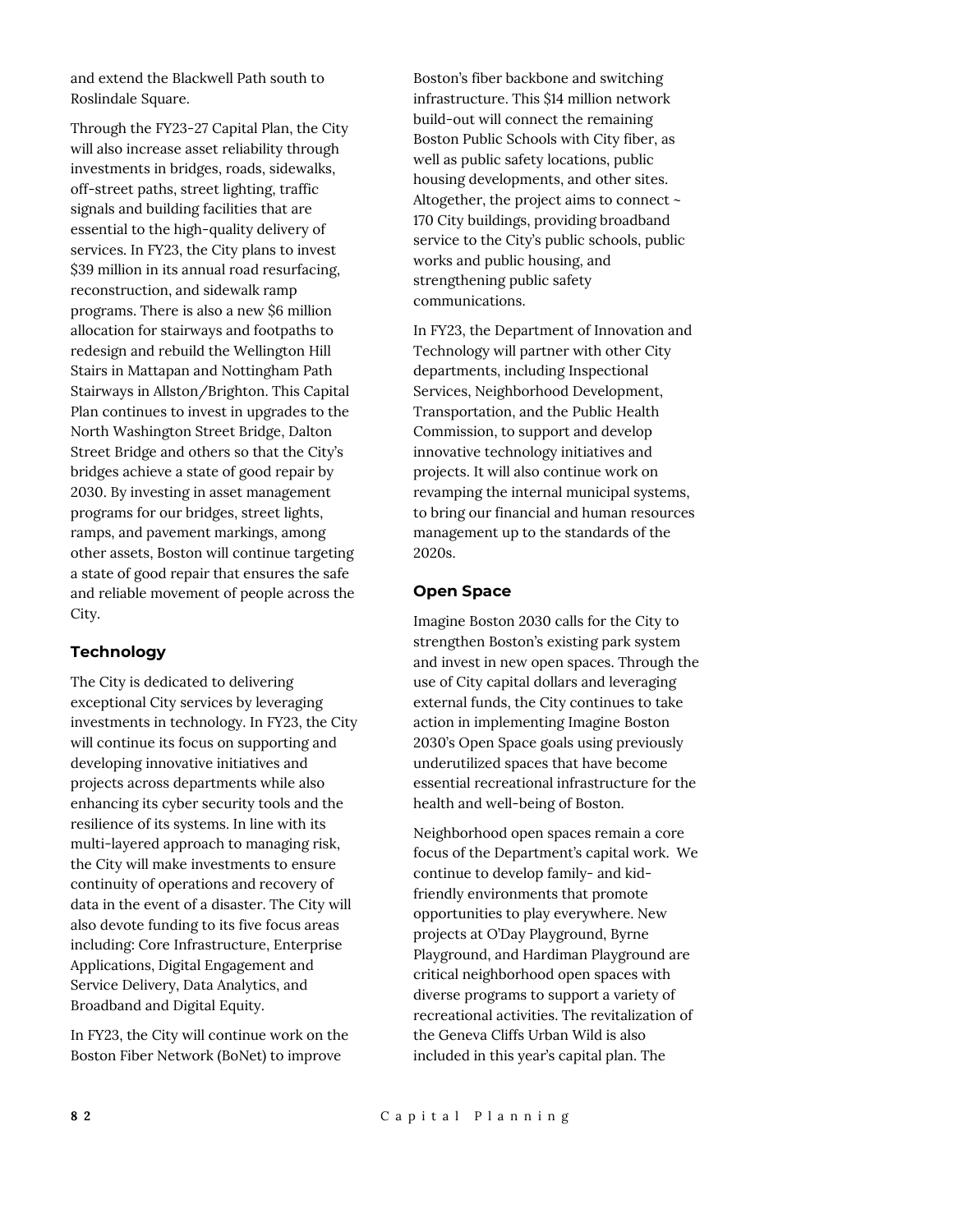community has advocated that this urban wild serve the neighborhood by adding more active recreational play spaces and formalized pathways. The FY23-27 Capital Plan also allocates \$10 million to acquire property suitable for preservation and use as public open space.

In the FY23 Capital Plan, the Parks and Recreation Department takes important steps to increase Boston's climate readiness, as guided by Climate Ready Boston. This includes \$3 million to provide district scale flood protection through a new berm and other strategies at Moakley Park. The FY23 plan continues the work at Christopher Columbus Park to implement playground renovations including play structure, safety surfacing, fencing, lighting, site furnishings, pathway repairs, drainage, signage, and green infrastructure to mitigate future sea level rise. Projects at the Mary Ellen Welch Greenway and Roslindale Wetlands will implement Green Storm water Infrastructure (GSI) to decrease rainwater runoff during storm events and complement open spaces by expanding biodiversity, beautification, and ornamental value.

One hundred percent of Bostonians live within a ten-minute walk of a park, but those spaces are only truly equitable if they serve the diverse needs of all our residents. The City recognizes the need for inclusive design across Boston and will continue to address equity in all neighborhoods. New projects at Byrne Playground and Clifford Playground will prioritize cooling strategies including access to water in their site design for these Heat Vulnerable Focus Areas. The capital plan includes projects to a diverse portfolio of park types including new projects at Watson Park and White Stadium at Franklin Park. The Capital Plan also supports investments in the renovation and renewal of playing courts (basketball, tennis, and street hockey) and playground safety surfacing in various parks.

#### **Energy and Environment**

As part of Boston's implementation of Imagine Boston 2030, the FY23-27 Capital Plan includes investments to support a healthy environment, reduce energy consumption and greenhouse gas emissions, and prepare for climate change. Leveraging outside funding, the Capital Plan allows for development of more detailed climate plans for Boston neighborhoods, especially those most at risk for coastal flooding, as recommended in Climate Ready Boston. These long-term plans, early actions, are essential for protecting the safety and vitality of existing residents, businesses, and institutions, and for ensuring the implementation of continued growth and development. In FY23, the City will continue its capital commitment to the Climate Ready Boston Harbor Study. These funds partially fund an in-depth study of the feasibility of measures along and within Boston Harbor to reduce the vulnerability of Boston to coastal flooding and sea-level rise. The U.S. Army Corps of Engineers, who will conduct the study, supply matching funds.

In FY23, the Climate Resilience Reserve is increasing by \$3 million. These funds will support adding climate resilience features to existing projects. For example, a play lot renovation project could become more resilient through the addition of a storm water retention system. If the project budget cannot accommodate the additional scope, the Resilience Reserve can be used to fund the improvements without sacrificing the project's original goals.

To preserve the city's natural areas and continue to combat the urban heat island effect, the Capital Plan invests \$750,000 to rehabilitate the Mattahunt Woods, a valuable urban wild of secluded forested wetlands located in Mattapan.

The City has committed \$10 million for the development of a new linear park along Fort Point Channel. This new park will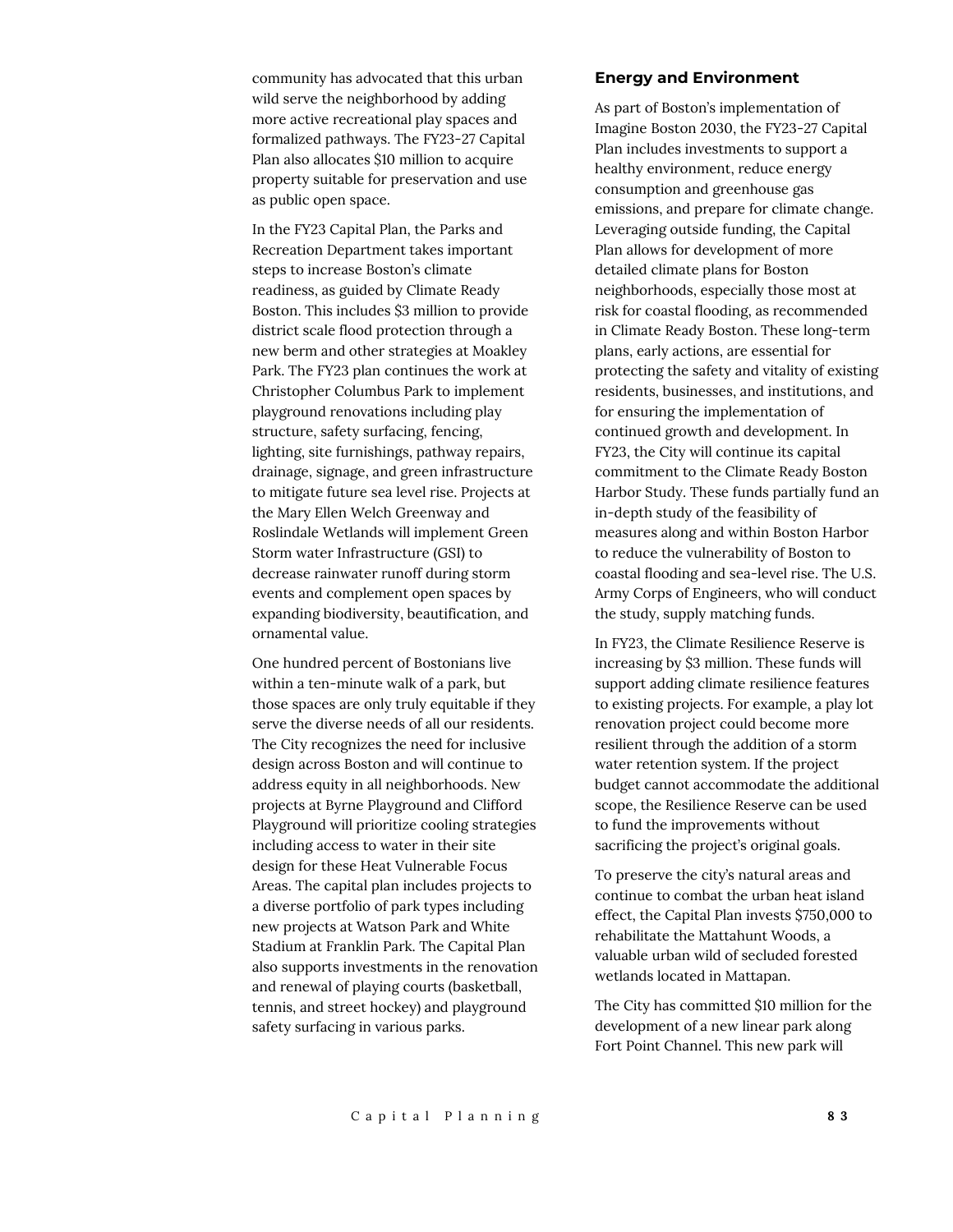protect the surrounding properties from expected sea level rise through the year 2070. The City has applied for a FEMA mitigation grant.

Renew Boston Trust has systematically identified energy projects in the City's 300+ buildings to both lower energy bills and reduce emissions. The City finances the program through general obligation bonds, paid for in part from reduced energy consumption at City departments.

Including funding from grants, Renew Boston Trust Phase 2 and 3 invest authorize over \$80 million in these projects that create a healthier Boston. Now nearing completion, RBT Phase 2 is implementing energy conservation measures (ECMs) in buildings audited as part of RBT Phase 1, but which were not included in that phase. RBT Phase 3 will continue the Energy Conservation Measure installations similar to Phases 1 and 2 to implement ECMs in an additional 10 schools and 4 other buildings. In addition, another 19 buildings are being assessed for rooftop solar PV and in some cases parking lot PV canopies. By utilizing contracts with Energy Service Companies (ESCOs) that guarantee the energy savings generated by the projects, the City will sufficiently offset anticipated debt service costs.

## **Health**

To encourage a healthy environment, including safe streets and communities, Boston is renovating several neighborhood community centers to serve residents' needs and conducting program studies for new community centers. Major renovation work will be completed at the BCYF Curley Community Center, in South Boston for a total of \$30.7 million investment. The heavily used building, which spans nearly a quarter mile on the South Boston beachfront, will be completely refurbished. In East Boston, the \$8.9 million renovation to the BCYF Paris Street Pool will be completed in FY23 with new family

changing rooms, refreshed existing locker rooms, creation of a new front entrance, and upgrades of all building and pool systems. An annual \$1 million for Youth Budget will be allocated through a participatory budgeting process where the City's Youth will vote to determine how the Capital Investment will be spent.

Design will begin for a new North End Community Center in FY23 and investments for program studies and facility assessments have been set aside for Allston, Dorchester and Charlestown. A complimentary \$4 million has been set aside for design to begin for a new community center once the Dorchester Program Study has been completed. Funding for improvements to the pool at BCYF Marshall Community Center, totaling \$2.5 million, and a redesign of the entrance of the Tobin Community Center to make it accessible are also included in this year's capital plan. In addition, \$750,000 has also been set aside for technology infrastructure and security upgrades to ensure cameras at all standalone sites.

Construction work will be completed this year at the BCYF Mattahunt Community Center. The project includes exterior improvements and interior renovations to the lobby, gymnasium, community room, and computer lab. Design work will begin for a renovation of the BCYF Roslindale facility including exterior renovations and other facility upgrades to enable using the facility as a sheltering site year-round. \$3 million has been set aside for the Hyde Park Community Center for a renovation project that will include interior and exterior renovation to athletic facilities, and fenestration improvements. Upgrades to the facilities will also enable the facility to be used as a sheltering site year-round and to allow for community neighborhoodbased healthcare services.

The Capital Plan includes continuing work for the \$23.5 million investment to implement upgrades to the Emergency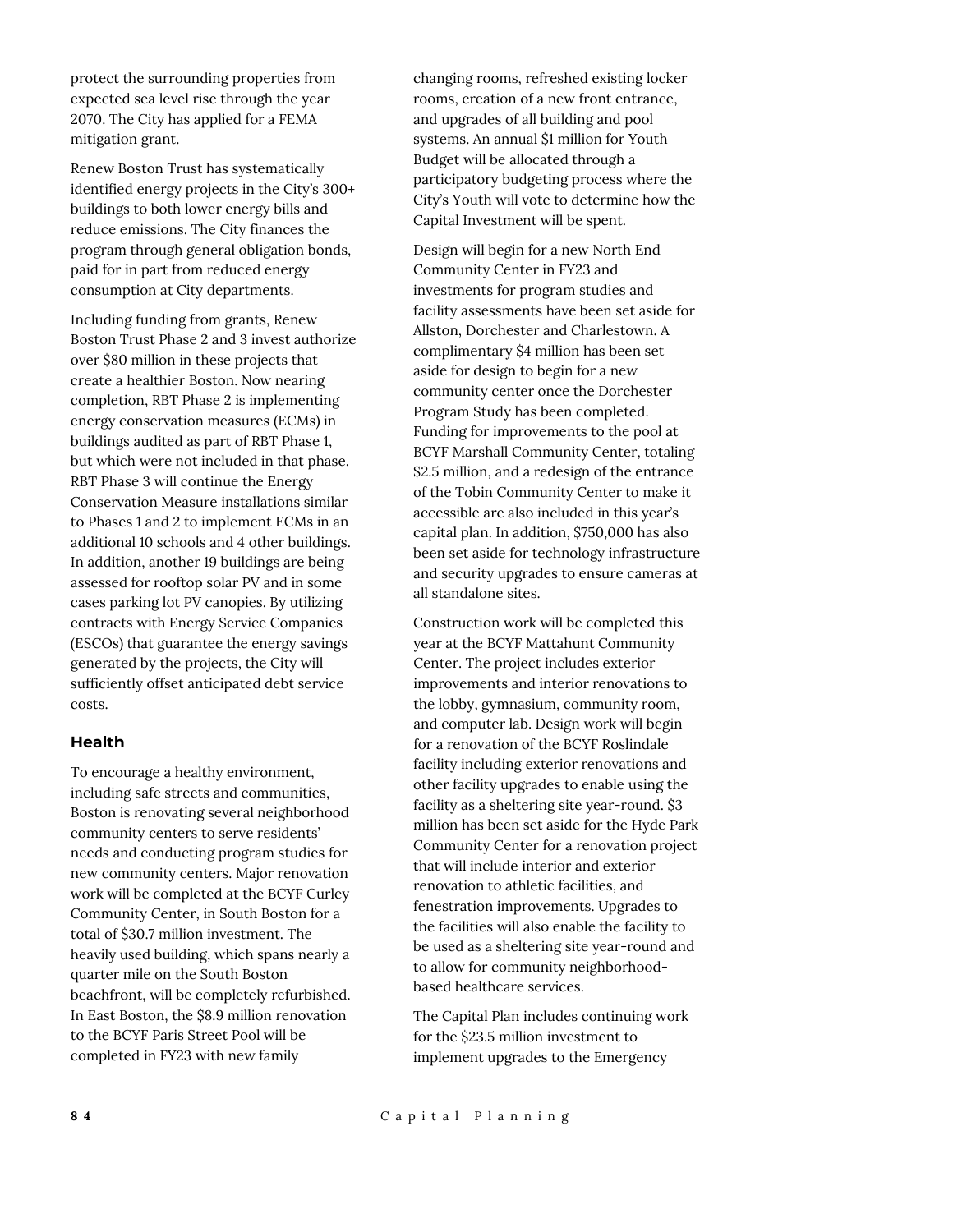Medical Services (EMS) radio system. Construction will begin to renovate a facility in West Roxbury as a new EMS training academy along with a new ambulance bay. Design and construction of a new EMS Station in Seaport will begin in FY23.

The Capital Plan includes \$22 million for initial design work and for the preservation of buildings on Long Island that will be used as part of the future recovery campus. Repair and renovation work continues at the Woods Mullen Shelter in the South End with an investment totaling \$6.7 million.

Smaller investments include repairs for the Northampton Square Garage for structural and electrical upgrades and IT Disaster Recovery/Business Continuity to establish a disaster recovery site to increase disaster preparedness of BPHC's primary computer system infrastructure. Additional projects include a roof replacement at the Miranda-Creamer and South End Fitness Center buildings for a total of \$5.6 million investment and an upgrade for HVAC systems at 201 River Street, totaling \$4.8 million.

#### **Housing**

The City combines General Fund dollars with federal grants, state grants, and developer fees to leverage a wide variety of sources to invest in the creation and preservation of affordable housing citywide. The FY23 Capital Plan includes three new projects: the Mary Ellen McCormack Redevelopment, the Mildred C. Hailey Phase 1 Redevelopment, and the Mildred C. Hailey Preservation. These three new projects total \$72 million.

Phase 1 of the Mary Ellen McCormack Redevelopment, located in South Boston, comprises 1,365 units of new mixed-income housing (572 of which are affordable replacement units), 69,000 square feet of community and retail space, 2.3 acres of

open space, and approximately 520 parking spaces. The FY23 investment is \$10 million.

The Mildred C. Hailey Phase 1 Redevelopment will consist of about 690 apartments which will include the 1-to-1 replacement of the existing 253 public housing units and the construction of about 435 new affordable and upper middleincome apartments. The Preservation project next to this one will renovate existing BHA housing units, including new plumbing, ventilation, windows, and other building repairs. The city is investing \$10 million toward Phase 1, and \$52 million toward the preservation project.

In FY23, the City will finish some projects, increasing the housing and community space available to residents. The Orient Heights Senior Center project, which converts the former Orient Heights Branch Library into a new community senior center, offers green space and programming to East Boston seniors. The BHA Orient Heights project will finish its third phase, consisting of 123 units of housing, a gateway park, and a community center.

\$1 million will be invested in the reconstruction of roads and sidewalks in the Whittier Street housing development in conjunction with a \$30 million Housing and Urban Development grant to revitalize the development and surrounding neighborhood.

#### **Arts and Culture**

The Mayor's Office of Arts and Culture released the City's first cultural plan, *Boston Creates*, in 2016, which calls for increased support to Boston's arts and culture ecosystem. The Percent for Art Program is a key policy outcome of this planning process. The City projects to borrow \$325 million in FY23 to support the Capital Plan, and will invest one percent, or \$3.25 million, in public art projects.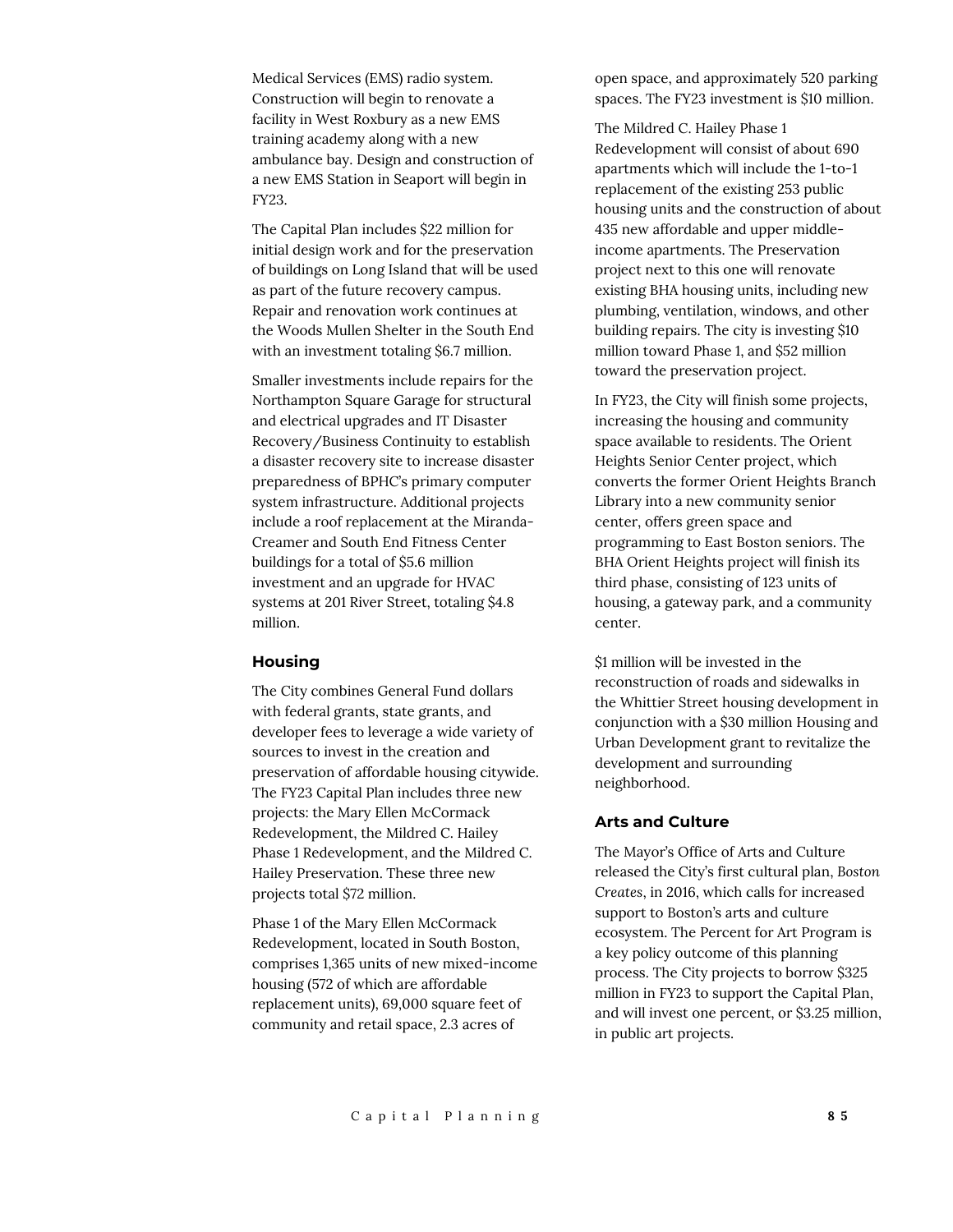This year's plan includes new projects such as the Chinatown Worker Statutes Project, a memorial for the Cocoanut Grove, and upgrades for existing art signage. The plan also supports projects previously funded including Book Mark'd to be installed at the Mattapan Branch Library, a statute titled the Legacy of Frederick Douglass, and a memorial for Judge Edward Gourdin.

In the branch library system, a major renovation project that includes a building addition is underway at the Faneuil Branch in Brighton. The renovation will focus on accessibility and new programming space.

In FY23, design activity will begin on a new building to replace the current Fields Corner Branch Library. Design work is also expected to begin for a new Egleston Branch Library. The City is working on plans that will leverage public land to build new affordable housing and new branch libraries in Chinatown and the West End.

In FY23, after an extensive \$15.7 million renovation, the Rare Books Departments will reopen. The renovated and modernized facility will enable the Boston Public Library to preserve its valuable and historic special collections that includes nearly 250,000 rare books and 1 million manuscripts. The renovation includes major environmental and mechanical improvements to regulate temperature and humidity control of the department's collection storage areas, staff spaces, conservation lab, and public reading room. Ultimately, the project will increase accessibility to the collection and ensure its preservation for future generations.

## **Economy**

As a \$3.6 billion investment in the City's assets, the Capital Plan supports economic growth in Boston by creating construction jobs and investing in infrastructure that unlocks economic activity. From the establishment of a contract for construction to the completion of a project, the City is ensuring that the location and

partnerships on work is advancing our commitment to equity and supporting all Bostonians. Whether infrastructure improvements to Nubian Square's main streets or awarding bids to minority and women owned businesses, the Capital Plan works to ensure that the economy of all our neighborhoods is supported.

#### **Public Safety**

As part of the Imagine Boston 2030 initiative to reduce cancer risks for firefighters, the capital plan includes health and safety improvements to firehouse projects. Construction will begin on a new firehouse for Engine 17 in Dorchester and then for Engine 3 in the South End, with both projects currently in design. The City is also renovating the neighborhood's existing fire and police stations.

In FY23, the new police station in East Boston will open and be placed in service. As part of FY23 design work will begin for exterior renovations at several district stations. The construction works continues on the replacement of the roof and elevators at Police Headquarters. The Police Department is now in the final stages of upgrading their radio system. The roof at Fire Department headquarters and at Fire Alarm will also be replaced.

The Fire Department plans to purchase 3 pumper trucks and 2 ladder trucks in line with their annual replacement program. Additional funding is available for the replacement of the Fire Department's main boat (the "Damrell") and the dive boat (the "Kenney"). The \$46 million multi-year upgrade of the Fire Department's radio system continues in FY23. This project leverages work done by the Police Department in their recent radio system upgrade.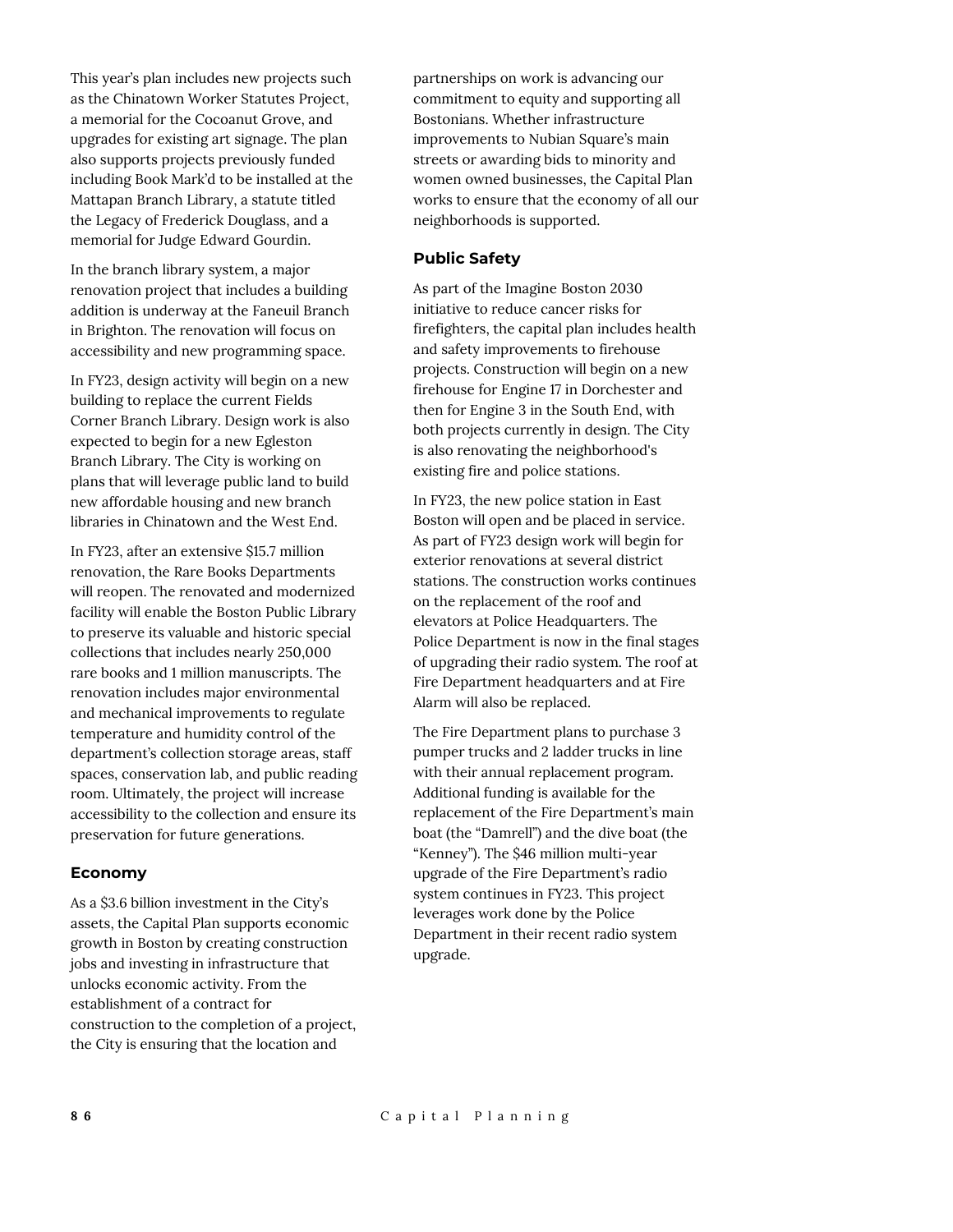## **Government Effectiveness**

The City Hall Master Plan was launched to allow Boston to rethink the way the public interacts with government in City Hall and to enliven the plaza.

The current renovation project which will deliver updated civic spaces and programming capabilities year-round. New infrastructure will make the plaza more environmentally sustainable. Specific improvements include connecting Congress and Cambridge Streets with an accessible sloped promenade, shady seating and gathering areas, play space, and public art space. The North entrance of City Hall will also be re-opened improving public access to the building. Phase 1 is expected to be completed early in FY23.

In addition, an overhaul of City Hall's HVAC system and elevators is currently underway.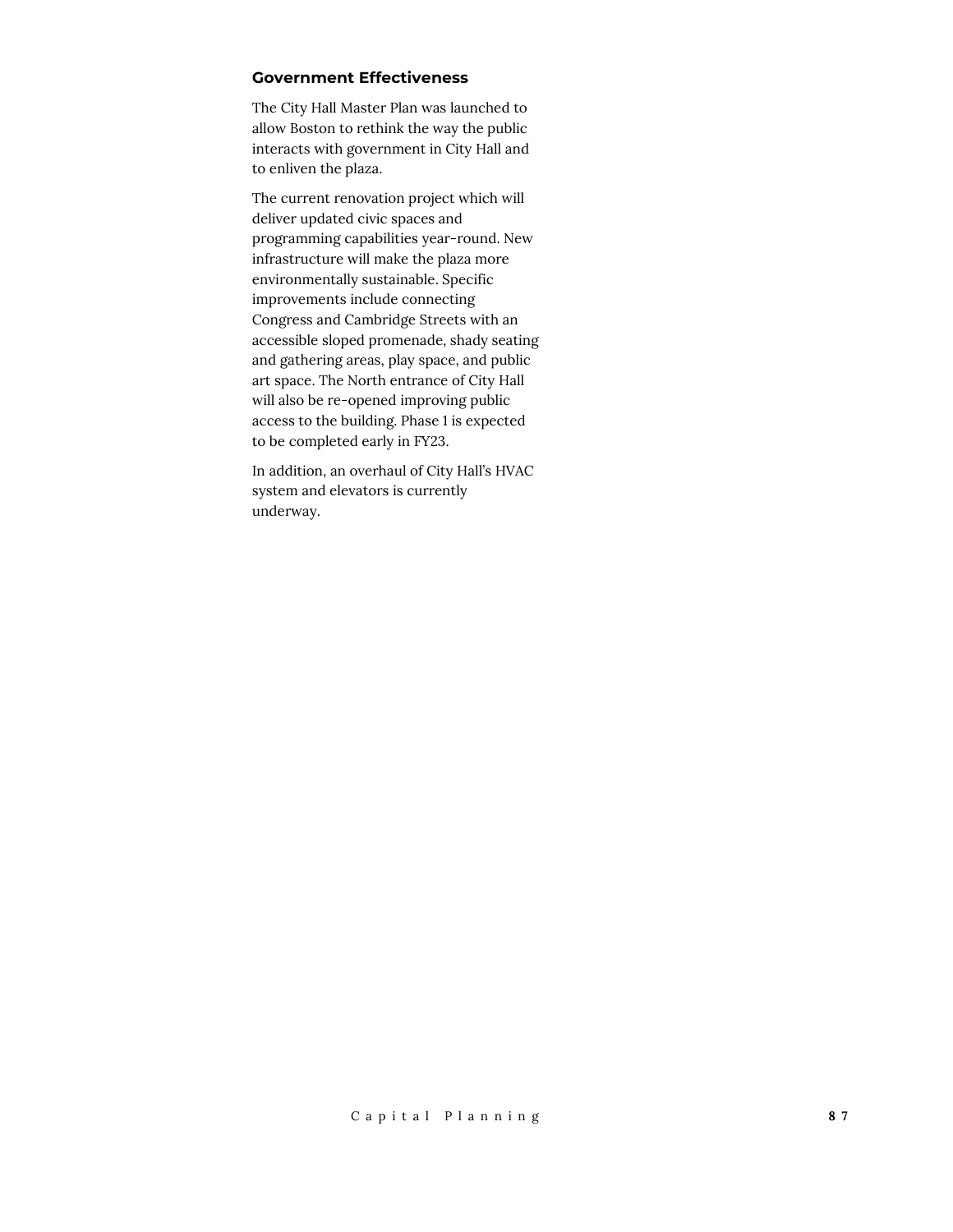## **FY23 Expenditure Allocation**

The City estimates FY23 capital expenditures from all sources will total \$558.5 million (see Figure 2).



*Figure 2 – Capital Expenditures FY20-FY27*

All projects in the Capital Plan are categorized as Upkeep, Upgrade, New/Major Renovation, Planning or Matching Funds. The City tracks the overall distribution of these categories to maintain a balance between the upkeep of existing assets and the expansion or introduction of new ones.



*Figure 3 – Capital Expenditure Allocation FY21-FY23*

Upkeep represents projects that maintain the City's assets, a fundamental priority of the Capital Plan. In FY23, 26% of projected spending supports Upkeep projects. These include roof and masonry repairs, the replacement of play equipment in parks, HVAC and boiler replacement, and critical repair funds for departments to address relatively small but vital repair projects not covered by routine maintenance. A substantial portion of the Upkeep category supports on-going bridge, street, sidewalk, and street lighting repairs that ensure the City's roads and sidewalks are safe and in good condition.

Upgrade represents projects that improve existing assets by adding new capacity or innovations. This year's upgrade allocations account for 45% of projected spending, and includes projects such as equipment upgrades for public safety radio systems.

New/Major Renovations represents 25% of FY23 allocations. New facilities and rehabilitation projects for schools, libraries, parks and community centers enable the City's facilities to adapt to fit the needs of today's programs, improve the 'green' performance of facilities, and extend the useful life of older assets. Highlights in this category include a new branch library in Fields Corner.

About 3% of the FY23 budget is assigned to matching fund requirements and planning projects. Comprehensive planning projects, which analyze a group of buildings or program needs, provide the groundwork for targeted investments in the categories of Upgrade and New/Major Renovations. Projects in this category include funds for a programming and siting study for the construction of new elementary schools. The Matching fund category includes projects in which the City covers the costs of design and engineering services. These expenditures are able to leverage State and Federal construction funds on projects such as the new North Washington Street Bridge.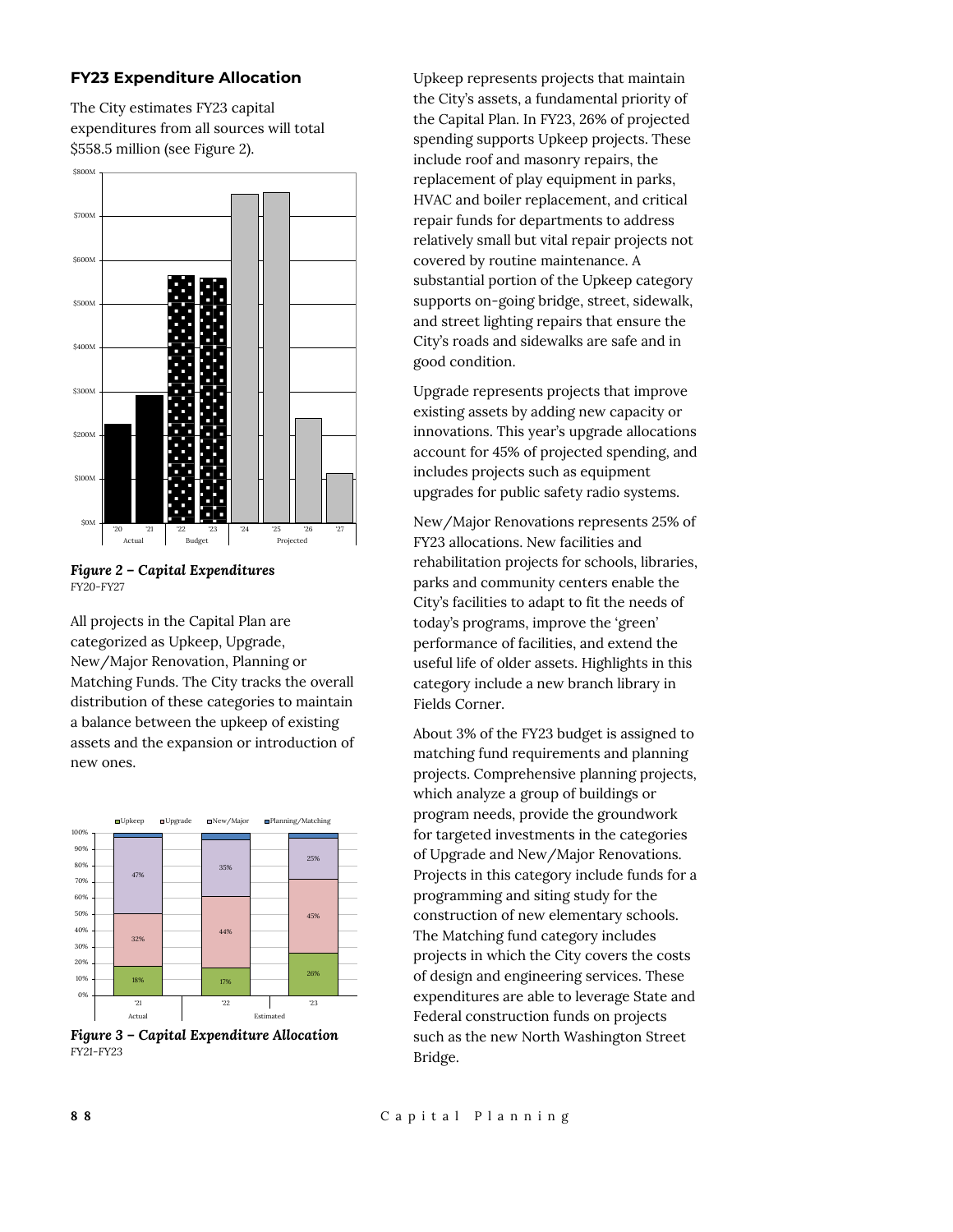# **FINANCING THE FY23-FY27 CAPITAL PLAN**

The Capital Plan is financed with general obligation bonds issued by the City, other City funds, State grants, Federal grants, and private grants.

## **General Obligation (G.O.) Bonds**

General obligation bonds represent 72.8% of all project funding. This year's plan assumes \$1.6 billion in new general obligation borrowings over the next five years. This borrowing level remains sustainable within the City's debt affordability policy.

## **State and Federal Funds**

State and Federal financing represent 19.6% of all project funding. Programs, such as the School Building Assistance program, Chapter 90 and the Transportation Improvement Program, provide key resources for Boston's Capital Plan. Funds for capital financing are currently estimated at \$306.9 million from State programs and \$403.5 million from Federal programs.

# **School Building Assistance Program**

The School Building Assistance (SBA) program, administered by the Massachusetts School Building Authority (MSBA), is an important revenue source for school renovation and construction. Annually, the MSBA accepts new project requests from cities, towns, and school districts, and if a project is ultimately approved, the MSBA pays 40% to 80% of eligible project costs.

The MSBA operates two major programs – the Core Program and the Accelerated Repair Program (ARP). Major renovation and new construction projects are funded through the Core Program. The ARP funds roof, boiler, and window replacement

projects in school buildings that are otherwise sound.

The City currently has three projects in various phases of the Core Program -- the Boston Arts Academy, the Josiah Quincy Upper Pilot School, and the Carter School.

The MSBA has approved a maximum project grant totaling \$48.9 million for the Boston Arts Academy project, which covers 35.6% of the current \$137.4 million project budget. Construction on the new school building will be completed in spring 2022 and will open for students in September 2022.

Construction work is underway for the new Josiah Quincy Upper School project. The MSBA has approved a maximum project grant totaling \$54.1 million which covers 27.9% of the \$193.6 million project budget.

The Carter School project is currently in the final design. Initial construction phase work will begin this summer. The City expects to receive a maximum project grant from the MSBA totaling \$26.2 million. The current estimated cost of the project is \$92.0 million.

The MSBA recently selected four projects from Boston for their Accelerated Repair Program. The design phase has started at these schools. Construction is expected to begin in summer 2023.

## **Transportation Infrastructure Enhancement Fund**

An Act was approved in August of 2016 that establishes oversight and regulation by the Department of Public Utilities over transportation network companies. As part of its oversight the Transportation Infrastructure Enhancement Fund was established. Annually each transportation network company is required to submit a per-ride assessment of \$0.20 based on number of rides in previous year and half of the assessment will be proportionately distributed to cities and towns based on the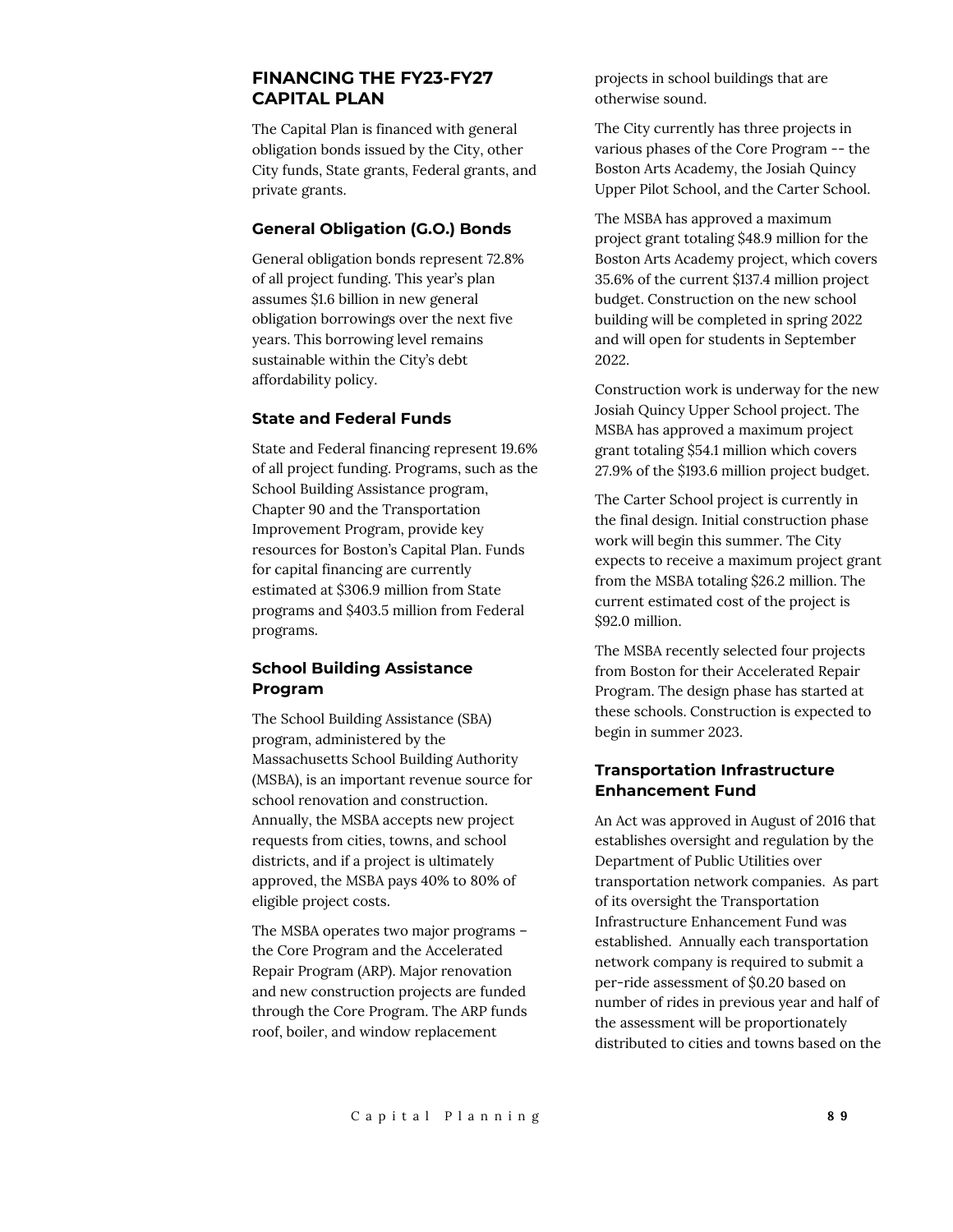number of rides that originated within the city or towns with the funding used to address the impact of the transportation network services on municipal roads, bridges and other transportation infrastructure. The fee will be discontinued as of January 1, 2027.

The FY23-27 Capital Plan includes \$15.2 million in revenue from this source.

#### **Chapter 90 Funds**

Administered by the Massachusetts Highway Department, Chapter 90 funds are allocated by formula through State bond authorizations and through the State budget to all cities and towns in the Commonwealth. The City uses Chapter 90 funds to support its roadway resurfacing and reconstruction programs as well as its sidewalk reconstruction programs. The City anticipates an allocation of approximately \$14.7 million in FY23.

## **Transportation Improvement Program (TIP)**

The Transportation Improvement Program is a statewide road and bridge construction advertisement program developed under the management of the Massachusetts Department of Transportation (MassDOT). It includes both local and State owned roads and bridges. The TIP's funding sources include State-issued general obligation bonds and Federal funds made available through the Federal Highway Administration and other Department of Transportation agencies.

## **Other Funds**

Other Funds is a revenue category that includes both City and non-City sources.

City sources of Other Funds include transfers from the Surplus Property Fund and the Parking Meter Fund.

#### **Other Funds Summary**

(in millions)

|                        | S Amount |
|------------------------|----------|
| Parking Meter Fund     | 167.36   |
| Surplus Property Fund  | 70.00    |
| Utility Company Grants | 21.84    |
| Boston Water & Sewer   | 4.00     |
| <b>BPDA</b>            | 3.24     |
| <b>Fund for Parks</b>  | 3.02     |
| Other                  | 4.80     |
| Total                  | S274.27  |

*Figure 4 – Other Funds Summary FY23-FY27*

Non-City sources of Other Funds include grants from the Boston Planning and Development Agency for roadway construction or other capital projects, as is the case with Harrison Avenue. Other Funds also include incentive rebates provided by utilities to carry out energy efficiency projects. Altogether, these City and non-City sources of capital funds are estimated at \$274.3 million.

# **CAPITAL PLANNING PROCESS**

Capital needs and resource availability are assessed annually through a capital planning process that results in a five-year Capital Plan. The first year of the spending plan constitutes the City's capital budget. Expenditures against this budget are closely monitored throughout the year. To emphasize the balance between needs and resource availability, the budget document (in Volumes 2 and 3) includes both capital authorizations and expenditure projections for each project.

The annual capital planning process begins with a capital improvement project request period during which all departments have an opportunity to identify their facility, equipment, infrastructure, and planning needs in a systematic manner, and to submit their proposals for funding consideration. The development of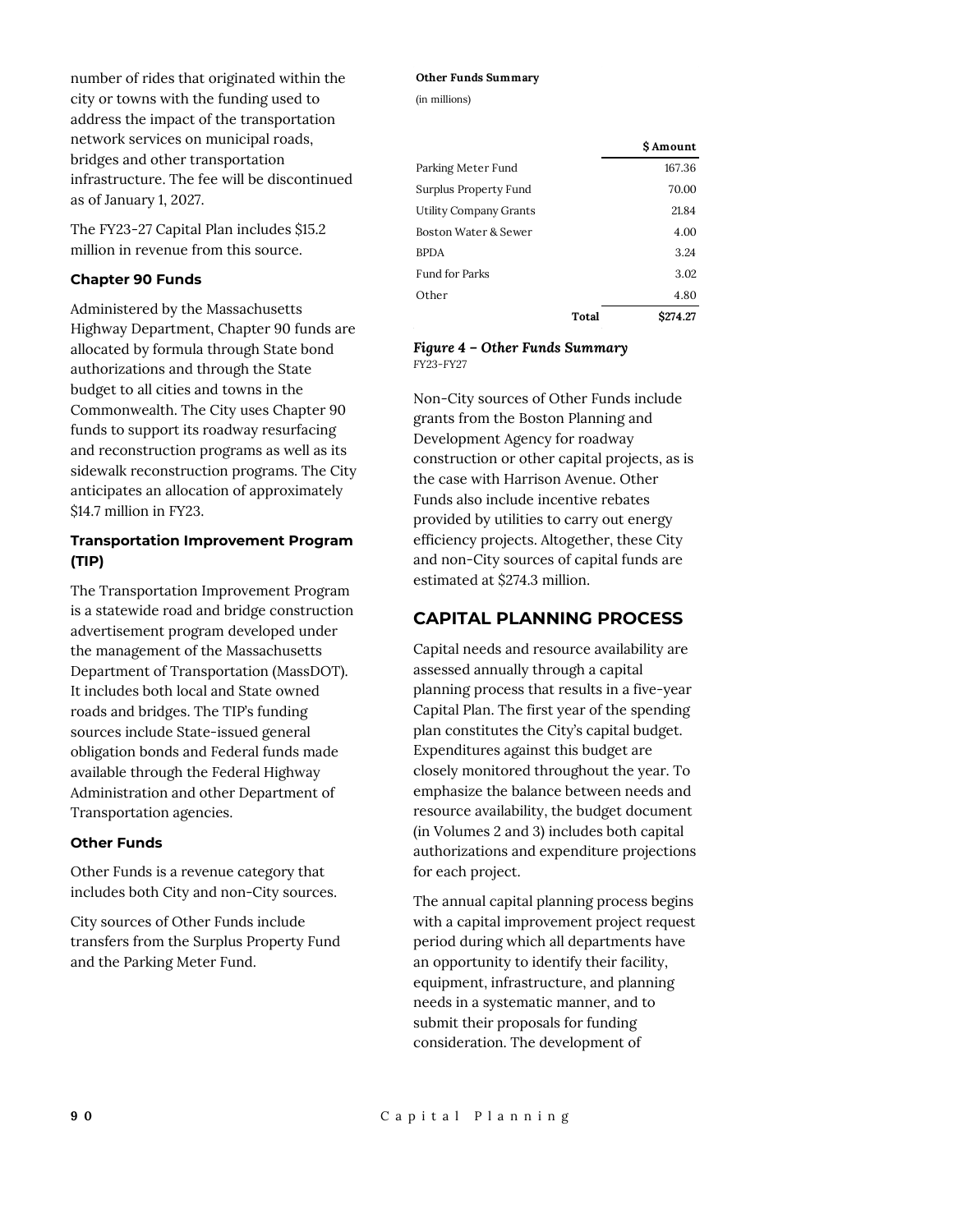department project requests may involve both internal assessments of current needs and a review of external constituent requests.

A project request includes a cost estimate, a description of the proposed scope of work, and additional descriptive information to help OBM evaluate it.

Proposed projects must account for shortterm and long-term effects on the City's operating budget. Accordingly, project requests that OBM determines may impact the City's operating budget are subject to additional review to determine the anticipated effect on personnel, utilities, maintenance, and supply costs, as well as expected changes in service demand or delivery of departmental programs. As a practical matter, it is assumed that certain types of projects such as energy conservation and energy efficiency projects (e.g. heating system upgrades or roof and window replacements) provide operating budget savings. OBM works with departments to measure these savings.

OBM reviews project proposals to determine the extent to which private purposes or benefits may exist; this review allows the City of Boston to maintain its tax-exempt financing status.

Proposals with strong alignment to Citywide planning efforts, such as Imagine Boston 2030 and climate resilience are prioritized for near-term investment.

Expertise from the Department of Innovation and Technology is leveraged to evaluate the feasibility, cost, and implementation plan for IT investment proposals City-wide. Investments with strong return-on-investment, alignment to master plans, and support of legal ordinances are prioritized using an automated scoring system that results in metric-based recommendations.

New capital requests that are recommended for funding are placed into a multi-year spending plan along with previously authorized projects. The Mayor submits the Capital Plan to the City Council each year. The City Council, in turn, holds public hearings to consider project authorizations. This year's Capital Plan identifies 400 new and continuing projects and proposes \$285.2 million in new bond authorization.

Descriptions of all 399 projects can be found in Volumes 2 and 3 of the Budget. Project descriptions include authorizations and funding sources, projected expenditures, scope of work summary, and an indication of whether or not the project generates a near-term operating budget impact.

# **Operating Budget Impacts**

Determining the impact that proposed capital investments will have on the City's operating budget (personnel, contracted services, equipment and utilities) is essential to the capital budgeting process. Many capital projects, such as those that replace aged or outdated equipment with modern, more efficient versions, save the City money in future operating costs; others, such as those that allow the City to expand programming or establish a stronger presence in different neighborhoods, may entail future operating costs. Understanding the balance between future savings and future costs resulting from these capital projects is vital to maintaining the City's long-term financial health.

In Volumes 2 and 3 of this document, each capital project summary indicates whether or not there is an operating impact associated with the project.

While most capital projects can be assumed to have a marginal impact on energy savings or personnel demands, only those projects that will likely result in an increase or decrease in a budget appropriation are included here.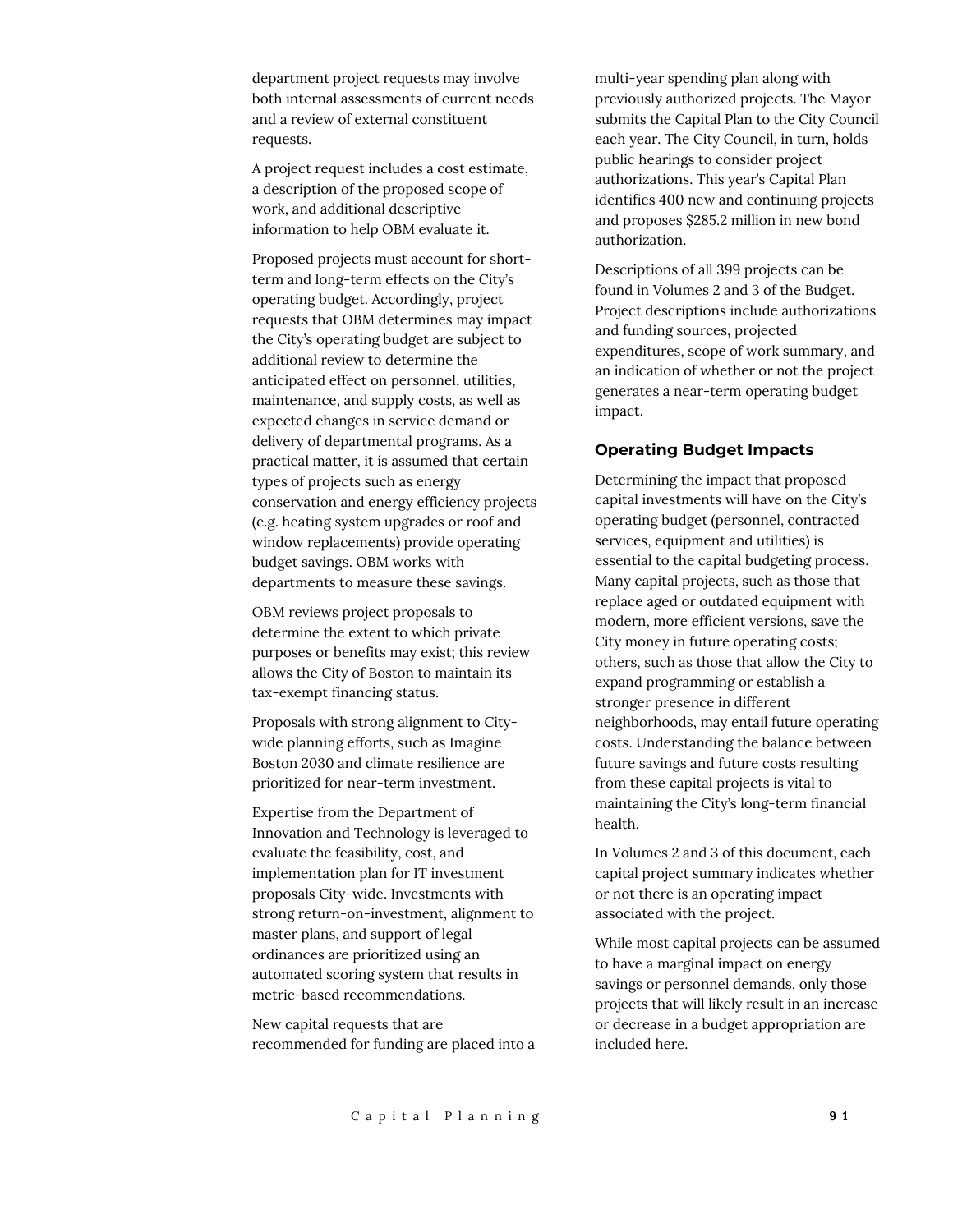#### **Savings**

The Capital Plan supports investments that will decrease operating expenses by reducing costs associated with emergency repairs, maintenance of old systems, and energy inefficiency. A substantial portion of the Capital Plan is focused on these types of basic facility improvements.

Through an Executive Order relative to climate action, the City has committed to designing new buildings and selected major renovations to the standards required to attain U.S. Green Building Council LEED (Leadership in Energy and Environmental Design) certification.

By far the largest operational savings comes from the conversion of street lights to newer fixtures using Light Emitting Diode (LED) technology. To date, the City has performed over 51,000 streetlight LED retrofits. As a result, the FY22 Budget reflects energy avoidance of 37.4 MWh, a roughly \$6 million non-personnel expense reduction directly attributable to this work.

Renew Boston Trust has systematically identified energy projects in the City's 300+ buildings to both lower energy bills and reduce emissions. The City finances the program through general obligation bonds, paid for in part from reduced energy consumption at City departments.

A \$10.7 million Phase 1 construction project completed in FY20 and will result in nonpersonnel operating expense savings of more than \$600,000 annually. Implementation of the \$24 million Phase 2 investment will increase estimated operating expense savings by \$900,000 annually. A robust measurement and verification program was also established to ensure non-personnel expense savings truly offset fixed debt service costs related to the capital project. Implementation of Phase 3 is also in development. The City will implement the program through contracts with Energy Service Companies (ESCOs) that will provide financial guarantees that

the energy savings generated by the projects will be sufficient to cover anticipated debt service costs.

#### **Costs**

Increases in operating expenses expected as a result of capital projects are primarily driven by two areas: an expansion of the City's IT infrastructure and the addition of buildings to the City's portfolio.

The ongoing \$128 million investment in radio system upgrade projects will require the procurement of compatible handheld units and related technology to achieve optimal functionality. The majority of these costs impact the City's lease/purchase program, primarily for public safety departments and the Boston Public Health Department.

Many of the projects identified in the Department of Innovation and Technology (DoIT)'s capital budget replace legacy systems, and in some cases they include an expansion of infrastructure, as well. Annual licensing fees to support the ongoing maintenance and upgrades of new software is typically required, and additional personnel are sometimes needed to ensure the new software meets the City's needs. For FY23, the Office of Budget Management partnered with DoIT to perform costbenefit analyses for all new technology proposals, prioritizing funding for proposals with positive return on investment calculations, among other factors, including improved performance.

# **DEBT MANAGEMENT POLICIES AND DEBT IMPLICATIONS OF THE PLAN**

Effective debt management ensures that the City can meet its capital infrastructure and facility needs. Debt management requires a series of decisions about the amount, timing, purposes and structure of debt issuance. Long-term debt related to capital investment has two main purposes: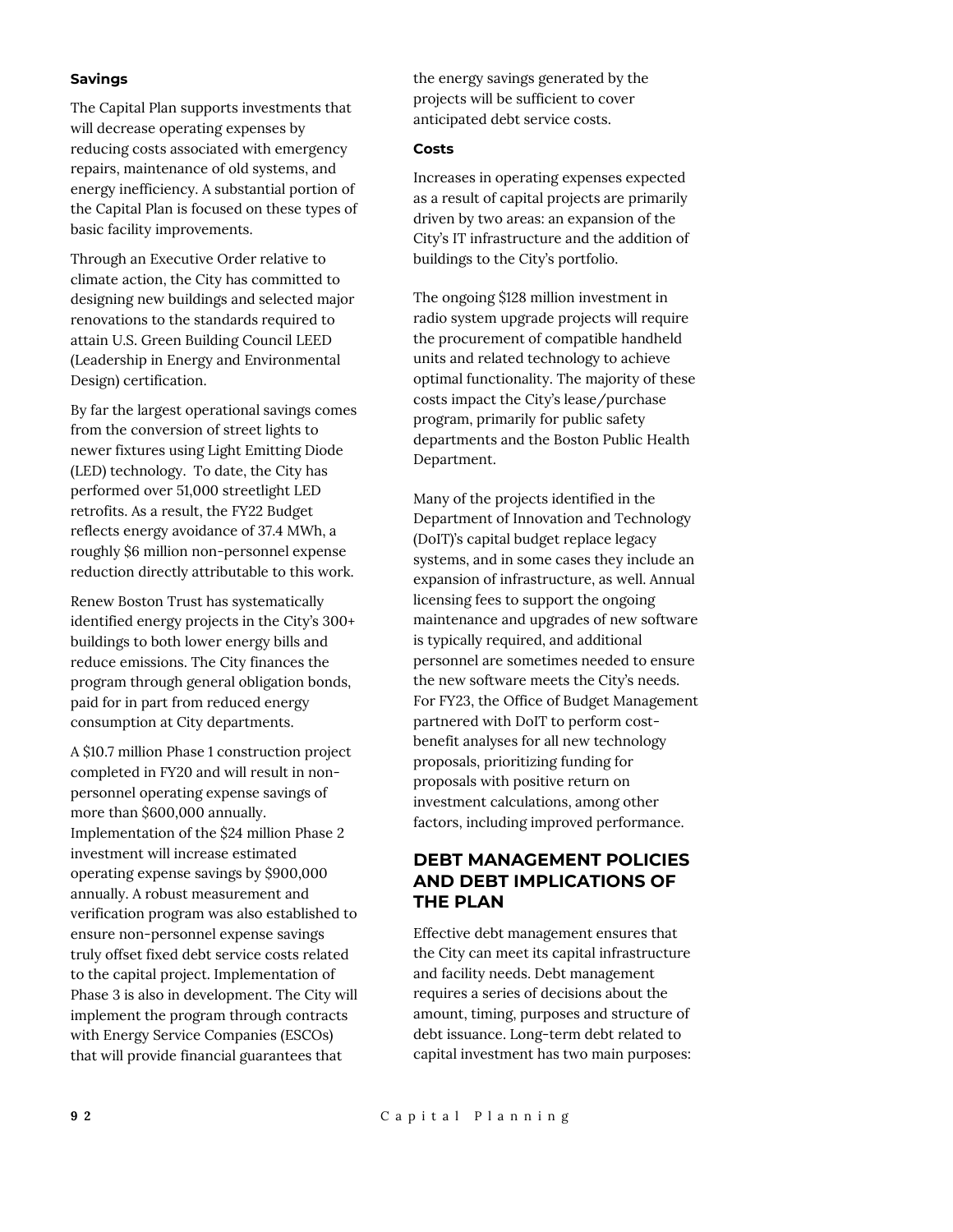(1) It finances acquisition, construction, repair, and renovation of City-owned buildings and equipment that are necessary to provide public services; and

(2) It finances infrastructure improvements to ensure the City's continued growth and safe roadway conditions.

The Treasury Department manages all borrowings according to the City's debt management policies. These policies address issues such as debt affordability and limitations on the level of variable rate debt the City will use. The City's goals are to rapidly repay debt, maintain a conservative level of outstanding debt, and ensure the City's continued positive financial standing with the bond market.

Key components of the debt management policies ensure that:

- combined net direct debt does not exceed 3% of taxable assessed value;
- at least 40% of the overall debt is repaid within five years and 70% within ten years;
- annual gross debt service costs do not exceed 7% of general fund expenditures;
- variable rate debt does not exceed 20% of the City's total currently outstanding bonded debt (the City has no variable debt).

For further discussion of the City's financial policies and management controls, refer to the chapter on Financial Management.

In March, 2022 the City sold \$335 million of general obligation bonds. The City's debt service forecast assumes general obligation borrowing of \$325 million annually between FY23 and FY27 for a total planned issuance of \$1.625 billion. The debt tables at the end of this chapter detail the City's outstanding debt service obligations and demonstrate the City's rapid retirement of its debt.



*Figure 5 – Gross Debt Service as a Percent of Total General Fund Expenditures FY20-FY27*

The City's gross debt service requirement will remain under 7% of total General Fund expenditures through FY27 (See Figure 5).

The City's current overall debt burden (net direct debt to assessed property value of \$203.89 billion) is approximately 0.63% as of March 1, 2022. The City's net direct debt per capita currently stands at approximately \$1,747 as of March 1, 2022.

Boston has been conservative about assuming long-term debt and aggressive about retiring debt expeditiously. Over 40% of the City's outstanding debt will be retired within the next five years.

In March, 2022, Moody's Investors Service and Standard & Poor's reaffirmed Boston's credit rating at Aaa, and AAA, respectively. A bond rating is a statement of credit quality and is analyzed when determining the interest rate that should be paid for a municipality's bonds. A higher bond rating translates into lower interest rates and real dollar savings for the City.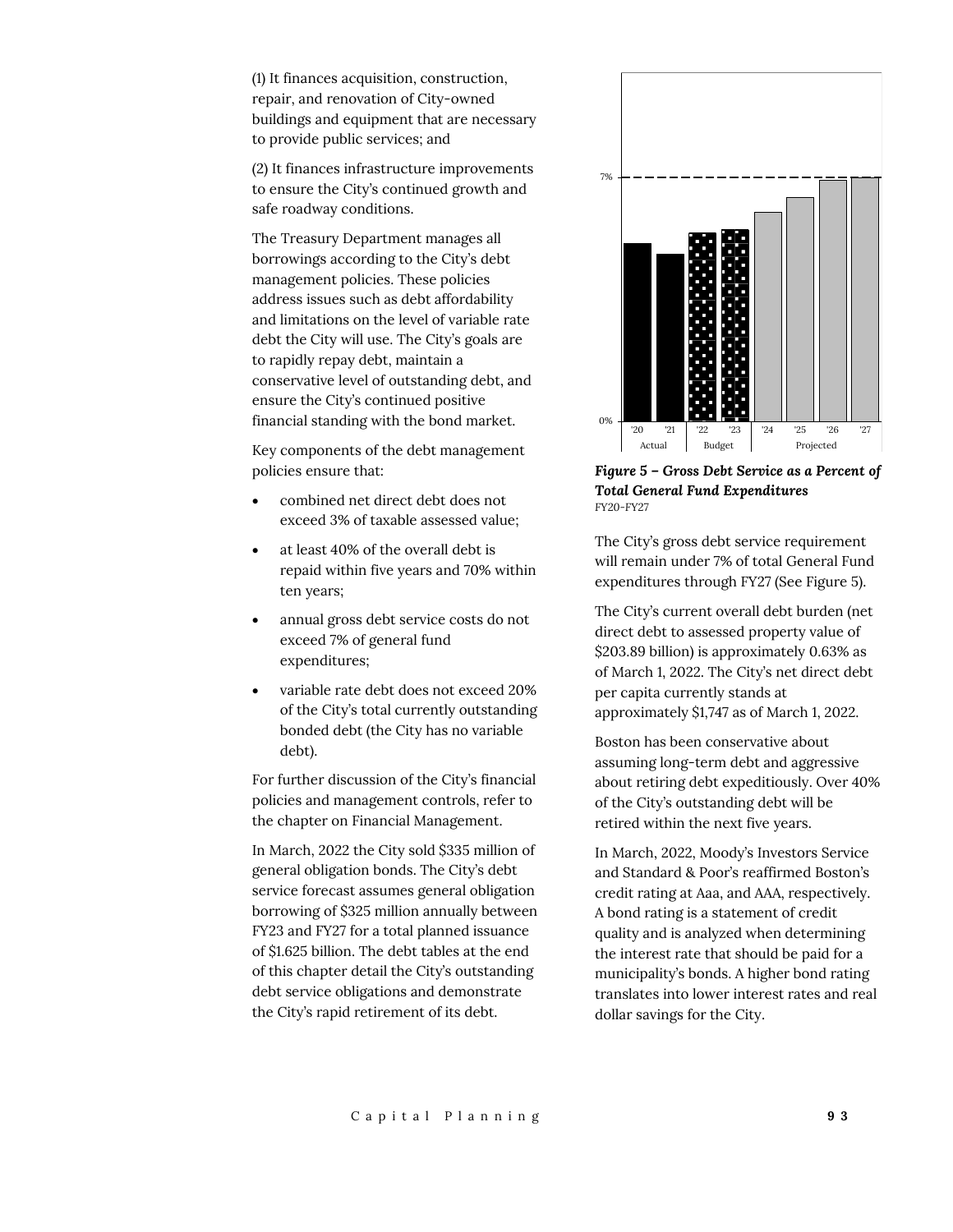| 94       |                                                       |               |               |               |              |             |              |               |
|----------|-------------------------------------------------------|---------------|---------------|---------------|--------------|-------------|--------------|---------------|
|          | Capital Project Financing<br>Fiscal Years 2023 - 2027 |               |               |               |              |             |              |               |
|          |                                                       | Existing      | FY23          | FY24-27       | <b>State</b> | Federal     | <b>Other</b> | Total         |
|          |                                                       | Authorization | Authorization | Authorization |              |             |              |               |
|          | Boston Centers for Youth and Families                 | 72,611,000    | 7,339,000     |               |              |             |              | 79,950,000    |
|          | Boston Planning and Development Agency                | 2,875,000     | 1,925,000     |               | 300,000      |             |              | 5,100,000     |
|          | Boston Public Library                                 | 27,220,000    | 14,075,000    | 66,985,000    |              |             |              | 108,280,000   |
|          | Boston Public Schools                                 | 454,296,686   | 137,161,000   | 43,465,000    | 140,485,063  |             | 13,060,000   | 788,467,749   |
|          | Department of Innovation and Technology               | 104,265,898   | 916,000       | 2,844,258     |              |             |              | 108,026,156   |
| Capital  | Emergency Management                                  | 1,500,000     |               |               |              |             |              | 1,500,000     |
|          | Environment Department                                | 53,316,720    | 56,850,000    | 175,000       | 1,088,080    | 2,500,000   | 14,615,159   | 128,544,959   |
|          | Fire Department                                       | 91,251,700    | 16,605,000    | 3,591,083     |              |             | 206,614      | 111,654,397   |
|          | Mayor's Office of Housing                             | 70,133,000    | 72,000,000    |               |              |             |              | 142,133,000   |
|          | Office of Arts & Culture                              | 11,400,000    | 5,155,000     | 1,550,000     |              |             | 145,000      | 18,250,000    |
| Planning | Office of New Urban Mechanics                         | 200,000       |               |               |              |             |              | 200,000       |
|          | Parks and Recreation Department                       | 141,423,883   | 56,630,000    | 19,678,000    | 17,703,056   | 73,700,086  | 52,625,000   | 361,760,025   |
|          | Police Department                                     | 99,265,000    | 6,101,000     |               |              |             |              | 105,366,000   |
|          | Property Management Department                        | 205,649,600   | 157,300,000   |               |              |             | 4,023,273    | 366,972,873   |
|          | Public Health Commission                              | 73,133,000    | 16,690,000    |               |              |             | 550,000      | 90,373,000    |
|          | Public Works Department                               | 313,873,468   | 88,095,000    | 30,700,000    | 106,021,648  | 309,779,418 | 138,495,550  | 986,965,084   |
|          | Transportation Department                             | 50,959,375    | 45,240,000    | 9,577,808     | 41,262,602   | 17,568,394  | 50,549,569   | 215,157,748   |
|          | Total                                                 | 1,773,374,330 | 682,082,000   | 178,566,149   | 306,860,449  | 403,547,898 | 274,270,165  | 3,618,700,991 |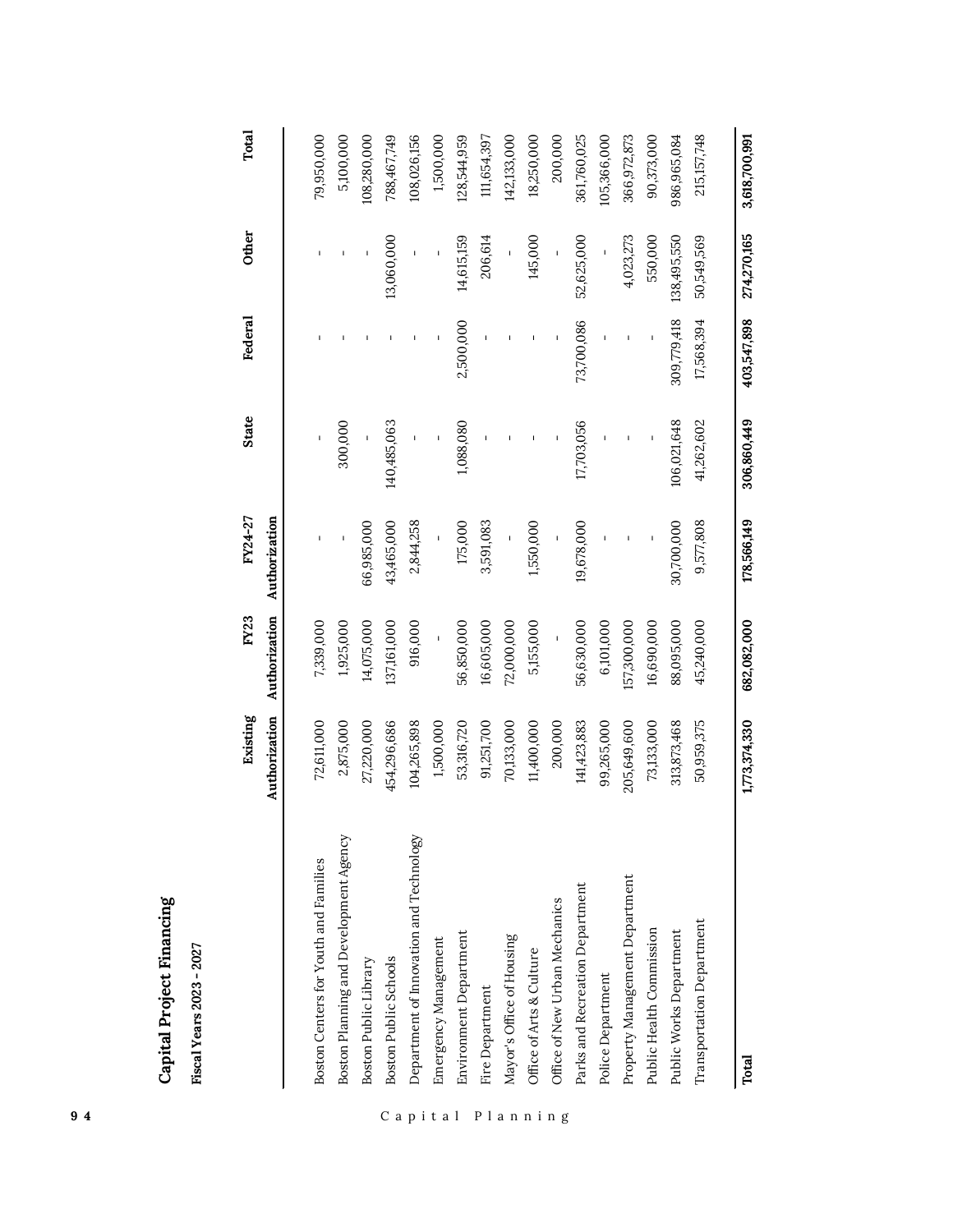| <b>City of Boston</b>                                |                     |              |
|------------------------------------------------------|---------------------|--------------|
| Outstanding Principal by Purpose as of March 1, 2022 |                     |              |
|                                                      |                     |              |
|                                                      |                     | Percent of   |
|                                                      |                     | <b>Total</b> |
|                                                      | Outstanding @       | Outstanding  |
|                                                      | March 1, 2022       | Debt         |
| <b>Purpose for Which Issued:</b>                     |                     |              |
| General Purpose                                      | 850,792,345         | 70.3%        |
| <b>MCWT</b>                                          | 11,116,256          | 0.9%         |
| Economic Development                                 | 8,169,356           | 0.7%         |
| State Urban Development                              | 36,912,282          | 3.1%         |
| Schools                                              | 973,433             | 0.1%         |
| <b>Public Buildings</b>                              | 177, 173, 893       | 14.6%        |
| <b>Public Works</b>                                  | 124,762,995         | 10.3%        |
| Cemeteries                                           | 80,714              | 0.0%         |
| TOTAL:                                               | \$<br>1,209,981,274 | 100.0%       |